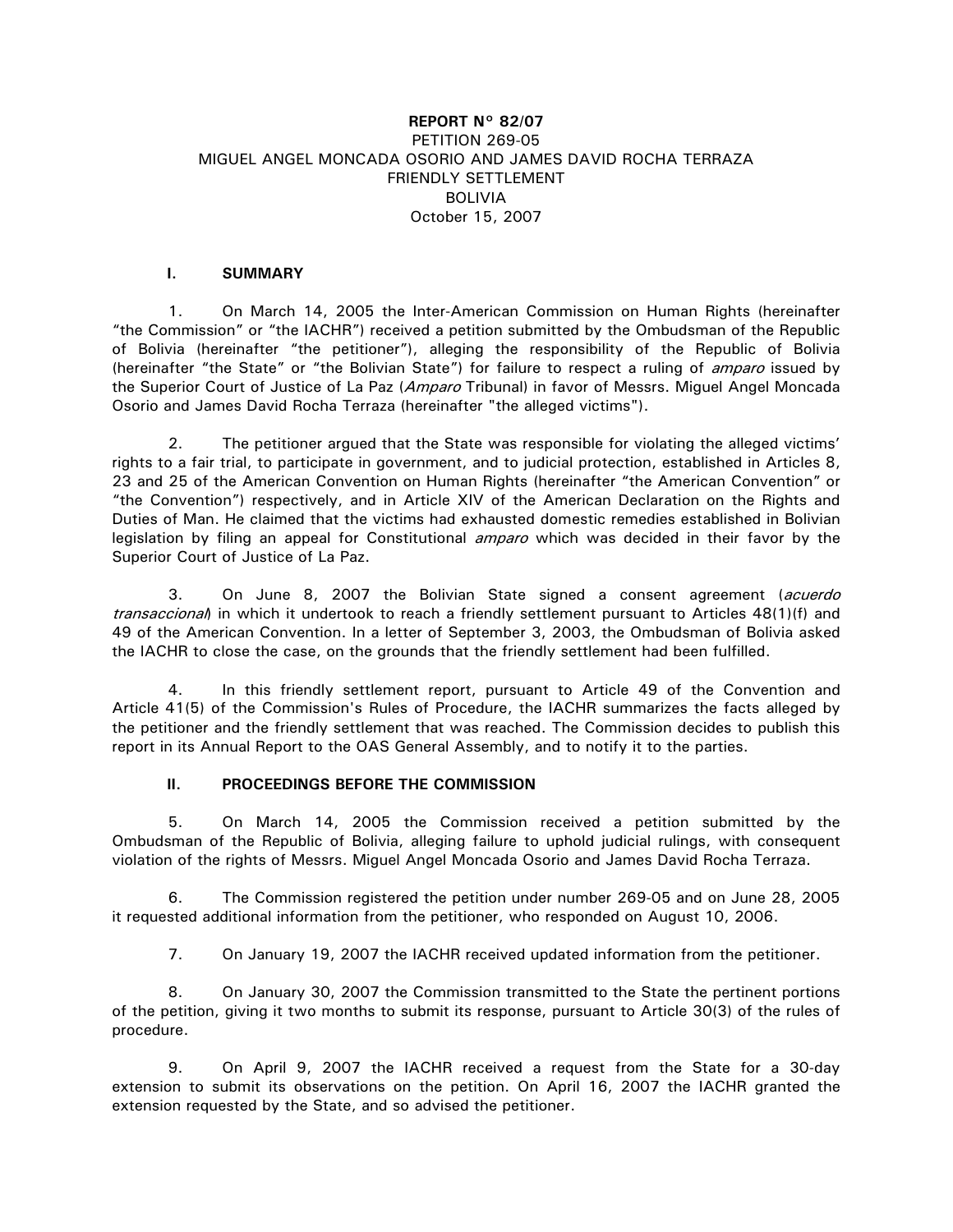10. On April 18, 2007 the IACHR received additional information from the petitioner, which it remitted to the State on May 7, 2007.

11. On June 15, 2007, the IACHR received a letter from the petitioner indicating his interest in having P-269/05 processed and concluded in accordance with the friendly settlement procedure, on the grounds that Messrs. Moncada and Rocha had signed a consent agreement with the Ministry of Public Works, Services and Housing, the Ministry of Justice, and the Ministry of Foreign Relations and Worship, on June 8, 2007.

12. On July 19, 2007 the Commission received a letter from the State, attaching a copy of the consent agreement signed between the parties.

13. On July 24, 2007 the Commission placed itself at the disposal of the parties with a view to reaching a friendly settlement in the matter, pursuant to Article 48(1)(f) of the American Convention.

14. On August 10, 2007 the IACHR received a letter from the petitioner indicating his interest in pursuing the friendly settlement process. On September 3, the petitioner advised the Commission that the Bolivian State had fulfilled all the commitments assumed in the consent agreement of June 8, 2007, and asked the IACHR to issue a friendly settlement report pursuant to Article 49 of the Convention. The petitioner accompanied that letter with two notes, dated August 21, 2007, from Messrs. Moncada and Rocha, in which they declared:

Recognizing that the Bolivian State, through the Ministry of Public Works, Services and Housing, has complied fully with the commitments assumed in the consent agreement signed by myself and the Ministry of Public Works, Services and Housing, the Ministry of Justice and the Ministry of Foreign Relations and Worship on June 8, 2007, I wish to advise you that I am in agreement with the settlement reached, and that the Bolivian State has no further obligations pending with myself in relation to petition 269-05 Miguel Angel Moncada and James Rocha versus Bolivia, and our claims referred to therein.

As well, pursuant to clause 3.2 of that consent agreement, which reads "All commitments of both parties having been totally fulfilled, the Bolivian State will ask the IACHR, through the Ministry of Foreign Relations and Worship, to issue a friendly settlement report, pursuant to Article 49 of the American Convention on Human Rights, in order to terminate proceedings under petition P-269-05 Miguel Angel Moncada and James Rocha versus Bolivia", I hereby request the Ombudsman to ask the Inter-American Commission on Human Rights to issue that friendly settlement report.

15. The communications cited in the previous paragraph were transmitted to the State on September 17, 2007.

#### **III. THE FACTS**

16. The Ombudsman, representing Miguel Angel Moncada and James Rocha, declared that the alleged victims were working as career employees of the Ministry of Services and Public Works, since March 10, 2003 and August 12, 2003 respectively, and that on April 15, 2004 the two were notified by memorandum from the Deputy Minister of Basic Services that their positions had been eliminated and that they would be dismissed from the institution in 30 days.

17. The petitioner reported that each of the alleged victims filed appeals against those memorandums, and that both appeals were rejected by administrative resolutions issued by the Deputy Minister of Basic Services. By virtue of those decisions, the alleged victims Rocha and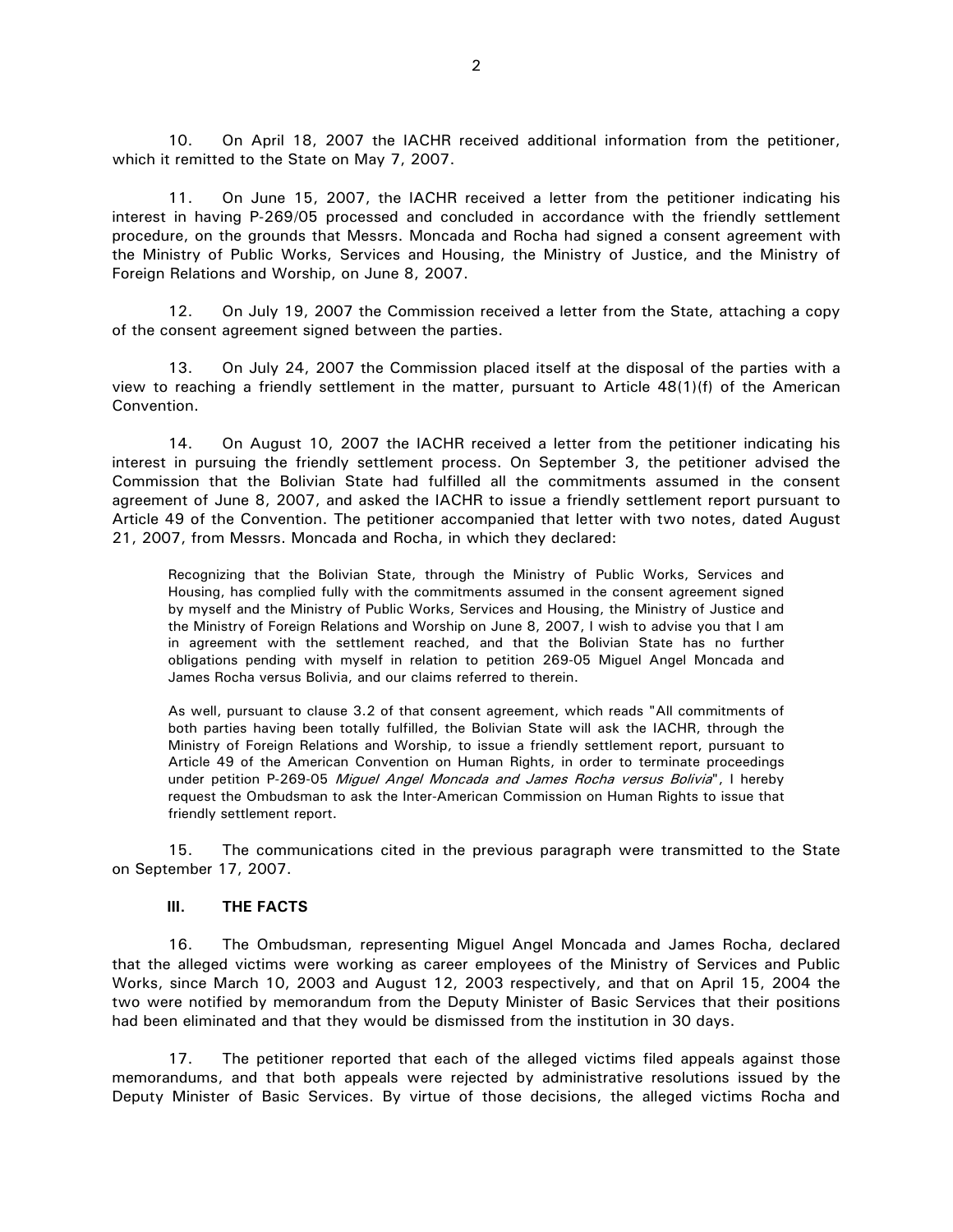Moncada filed hierarchical appeals against the Memorandums and the Administrative Resolutions, before the Superintendency of the Civil Service on April 30, 2004 and on May 12, 2004 respectively.

18. According to the petitioner, on June 28, 2004 and on July 6, 2004 the Superintendency of the Civil Service decided those appeals in favor of the appellants, and issued administrative resolutions revoking the administrative acts contained in the memorandums and the administrative resolutions of the Deputy Minister of Basic Services, ordering the immediate reinstatement of Messrs. Rocha and Moncada.

19. The petitioner maintains that the alleged victims were reinstated in positions at a lower level, with lower salaries and different functions. They refused to sign the agreement of reinstatement, on the grounds that their reinstatement was not in accordance with the decision of the Superintendency of the Civil Service.

20. On July 29, 2004 the alleged victims wrote to the Ministry of Services and Public Works and to the Superintendent of the Civil Service declaring that they were not in accord with the terms of their reinstatement, because that meant a lower-level position and a salary cut of nearly 50% from what they had been receiving earlier.

21. On August 2, 2004 the alleged victims filed an appeal for Constitutional *amparo* against the decision to reinstate them at lower levels and salaries, and on August 26, 2004 the First Criminal Chamber of the Superior Court of Justice of La Paz (Amparo Tribunal) upheld the appeal in part, ordering the authorities to reinstate the alleged victims in strict compliance with the rules of professional dignity and stability in the public service.

22. As a result of this decision, on September 21, 2004 a new memorandum was issued to the alleged victims, reinstating them as of that date in the position of Director of Management and Reform in the case of Mr. Moncada, and Director of Project Management, in the case of Mr. Rocha. However, the petitioner reports, those new memorandums were again inconsistent with the administrative resolutions of the Superintendency of the Civil Service and with the decisions of amparo, for both officials were reinstated as temporary rather than as permanent employees.

23. On December 14, 2004, in an automatic review of the ruling of the First Criminal Chamber of the Supreme Court of Justice, the Constitutional Tribunal of Bolivia issued judgment 1911/2004-R dismissing the appeal of *amparo* on the grounds that this was not the appropriate route for enforcing final resolutions relating to administrative procedures.<sup>[1](#page-2-0)</sup> On December 22, 2004 the General Director of Administrative Matters of the Ministry of Services and Public Works issued a new memorandum to the alleged victims, indicating that, in compliance with the decision of the Constitutional Tribunal, he was revoking and canceling the memorandum of September 21, 2004, thereby dismissing them again from their positions in the Ministry.

24. According to the petitioner, the alleged victims pursued administrative appeals against the new dismissal resolutions issued by the Director General of Administrative Affairs of the

<span id="page-2-0"></span><sup>&</sup>lt;sup>1</sup> Among the reasons given by the Constitutional Tribunal, the petitioner transcribed the following text from the decision: "The appellants should have appealed to the body that issued the resolutions, demanding their enforcement, for this is not the job of the Constitutional Court, and much less is it a subject for an appeal for *amparo*; only when that channel has been exhausted and only in the face of repeated failure to fulfill those resolutions is it possible to bring an appeal for constitutional *amparo*, and this for the protection of due process (which includes the obligation to comply with definitive rulings and decisions), and not for the enforcement of resolutions. Until this ordinary channel is exhausted, the subsidiary nature of the *amparo* remedy inpedes recognition and resolution of the appeal." (Constitutional Tribunal of Bolivia, Constitutional Judgment 1911/2004-R of December 14, 2004).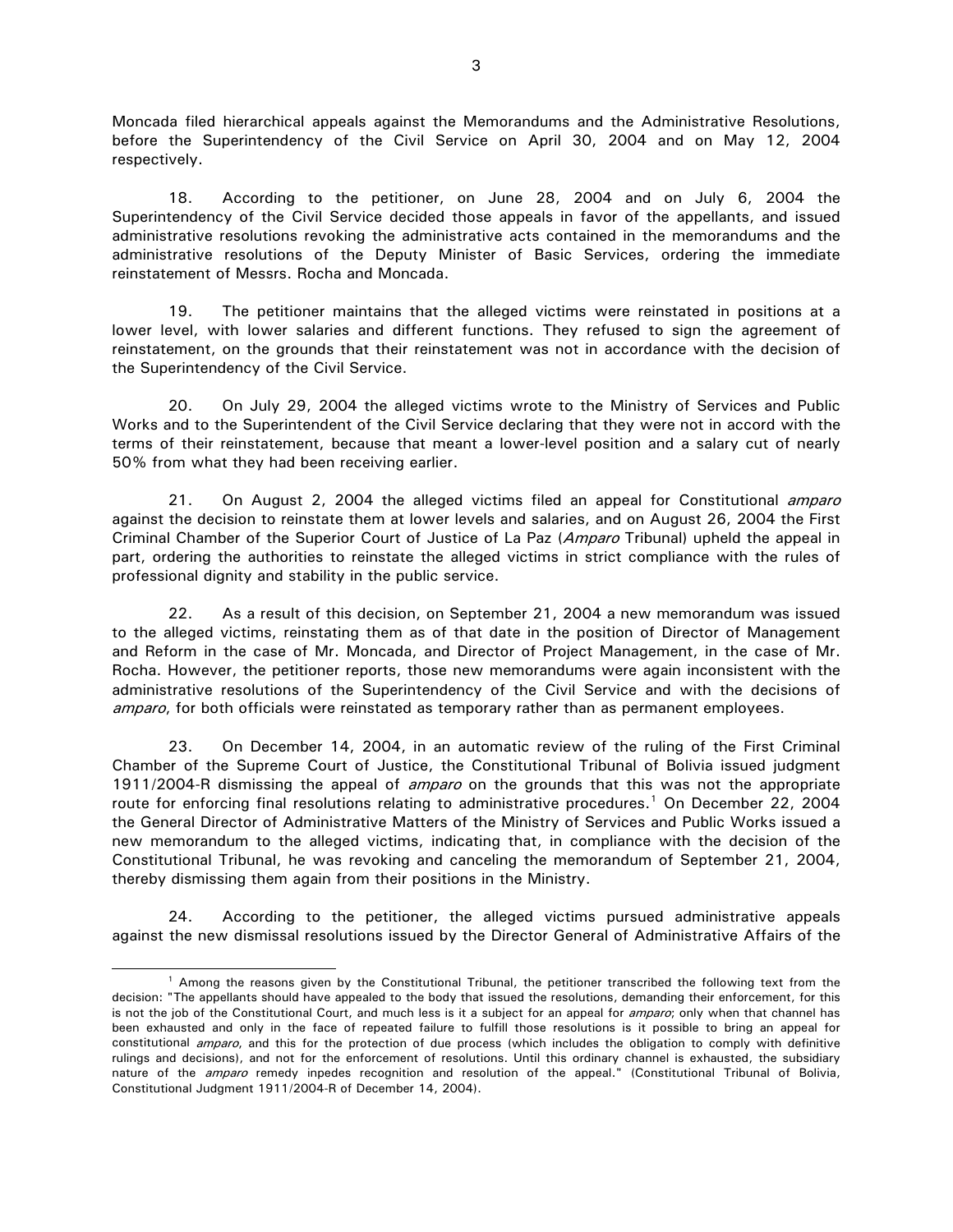Ministry of Services and Public Works, and these were decided in their favor by the Civil Service through Administrative Resolutions SSC/IRJ/19/2005 of March 11 and SSC/IRJ/20/2005 of March 14 and Administrative Resolutions SSC/IRJ/26/2005 of April 8 and March 11 SSC/IRJ/27/2005 of April 11, 2005. In those resolutions the Superintendency of the Civil Service revoked the memorandums whereby the two officials were for the second time relieved of their duties, and ordered their immediate reinstatement in their functions, with retroactive pay to the date of their effective reinstatement. The petitioner maintains that the Ministry of Services failed to comply with these definitive orders, for which reason the petitioner filed a new appeal for Constitutional *amparo* on 25 July 2005 on behalf of the alleged victims.

25. On July 29, 2005 the Third Civil Chamber of the Superior Court of Justice of La Paz issued resolution 332/2005, in which it decided "to accept in part the appeal for constitutional amparo presented by Miguel Angel Moncada and James David Rocha Terraza against the Ministry of Basic Services and Public Works and the Director General thereof, and that the two appellants be immediately reinstated, with payment of salary and benefits if any, accrued during the time they were not working, in strict observance of Article 65 of DS 26115 of March 16, 2001. This appeal is denied with respect to the Superintendency of the Civil Service."

26. On April 12, 2006 the Constitutional Tribunal, reviewing the case, issued judgment 367/2006-R in which it granted the *amparo* requested. It held that, while the two officials were given public positions in the Ministry of Services and Public Works and received their salaries as appropriate for the year 2005, the Ministry did not pay them the amounts due from 2004, despite signature of an act reconciling accrued remuneration on January 12, 2006 between the two plaintiffs and the administrative personnel of the Ministry of Services and Public Works. Against this background, the petitioner maintains that the Bolivian State has failed to comply fully and effectively with judicial orders in favor of the alleged victims.

27. On January 19 and on April 16, 2007 the petitioner advised the IACHR that the alleged victims had for a third time been arbitrarily dismissed from their positions on November 21, 2006 by the Ministry of Public Works, Services and Housing. They thereupon filed appeals for revocation, which were denied by the Minister. In December 2006 the alleged victims filed hierarchical appeals which were answered by the Ministry of Public Works, Services and Housing on December 11, in a resolution that ordered the appeal and the entire file submitted for decision to the President of the Republic, in the context of Law [2](#page-3-0)341 on Administrative Procedure.<sup>2</sup> On December 28, 2006 the Minister of the President's Office remitted to the Superintendency of the Civil Service for decision the appeal and the documentation submitted by Mr. Moncada. On January 3, 2007 the Deputy Supervisor of the Civil Service rejected the appeal. The same fate befell the appeal filed by Mr. Rocha. The petitioner maintains that the Superintendency of the Civil Service rejected the hierarchical appeals filed by the alleged victims on the grounds that it lacked competence, because the challenges were filed by persons who were neither employees nor candidates of the administrative career, for which reason it was up to the President of the Republic to decide. Although Moncada and Rocha filed the appeals on December7 and 8, 2006 respectively, the President of the Republic had not decided them as of the date of the petitioner's submission to the IACHR, and the petitioner argues that, since the time limit established by law for deciding such

<span id="page-3-0"></span><sup>&</sup>lt;sup>2</sup> According to Article 123 of Supreme Decree 27,113 of the Regulations to the Administrative Procedures Act, the bodies competent to consider hierarchical appeals include: (a) The President of the Republic in the case of administrative acts issued by ministers of State.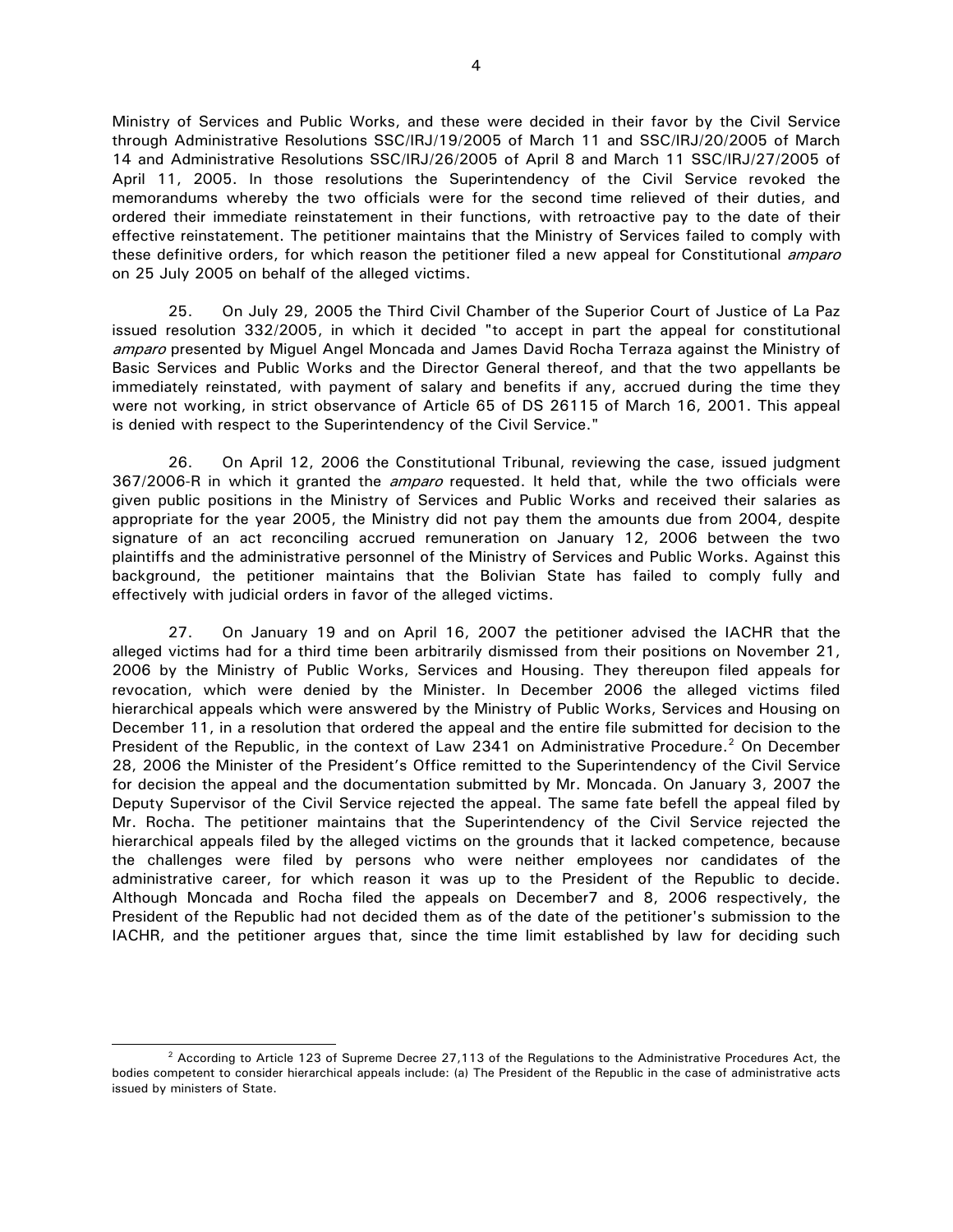appeals has expired, the alleged victims should be reinstated in their positions in the Ministry of Public Works, Services and Housing.<sup>[3](#page-4-0)</sup>

28. In June 2007 the petitioner reported that he had contacted the State to reach a friendly settlement, because on June 8, 2007 Messrs. Moncada and Rocha had signed a consent agreement with the Ministry of Public Works, Services and Housing, the Ministry of Justice, and the Ministry of Foreign Affairs and Worship.

29. On September 3, 2007 the petitioner advised the Commission that the Bolivian State had fulfilled all the commitments assumed in the consent agreement of June 8, 2007.

### **IV. FRIENDLY SETTLEMENT**

30. The State and the alleged victims have signed the consent agreement, the text of which follows:

#### **CONSENT AGREEMENT**

Article 1. The parties. The parties to this agreement are:

The Bolivian State, for the first party, represented by the Minister of Public Works, Services and Housing, Jerges Mercado Suarez, and by other authorities signing this document.

2. For the other party, James David Rocha Terraza, with CI 765127 CBB and Miguel Angel Moncada Osorio, with CI 2378347 LP, both Bolivian citizens, capable in law, and resident of the city of La Paz.

Article 2. Background. On April 15, 2004 James David Rocha Terraza and Miguel Angel Moncada Osorio were dismissed from their positions in the Ministry of Services and Public Works, whereupon they filed administrative complaints, and the Superintendency of the Civil Service ordered their immediate reinstatement in the same positions they had held. However, the Ministry placed them in different functions, and the two public servants thereupon presented an appeal for constitutional protection (*amparo*), which was granted by the First Criminal Chamber of the Superior Court of Justice of La Paz on August 26, 2004 through resolution 512/04. On the basis of that legal ruling, the Ministry of Services and Public Works reinstated them in their positions, but as temporary rather than permanent employees.

By means of memorandums MSOP/DGGA/ DDO P053/04 of December 22, 2004 addressed to Miguel Angel Moncada and MSOP/DGGA001/2005 of January 3, 2005 addressed to James Rocha, the Ministry again dismissed both employees from their duties, on the basis of its interpretation of the constitutional judgment 1911/2004-R of December 14, 2004 resulting from the *amparo* proceedings. As on the previous occasion, the two employees filed appeals for revocation and hierarchical review against the administrative acts dismissing them. On March 11 and 14, 2005, respectively, the Superintendency of the Civil Service issued administrative resolutions SSC/IRJ/19/2005 and SSC/IRJ/20/2005, revoking the memorandums of dismissal and immediately reinstating Miguel Angel Moncada Osorio and James David Rocha Terraza in their functions. Those two resolutions were later supplemented

<span id="page-4-0"></span> <sup>3</sup> Article 67 (Time Limit for Decision) of the Administrative Procedure Act provides:

<sup>1.</sup> To substantiate and resolve the hierarchical appeal, the competent administrative authority of the public entity shall have 90 days, except as expressly determined in special regulations for each system of administrative organization applicable to organs of the public administration covered by Article 2 of this law.

<sup>2.</sup> This time limit shall be counted as of the filing of the appeal. If it expires without such resolution, the appeal shall be deemed accepted and the challenged act consequentially revoked, under the responsibility of the pertinent authority.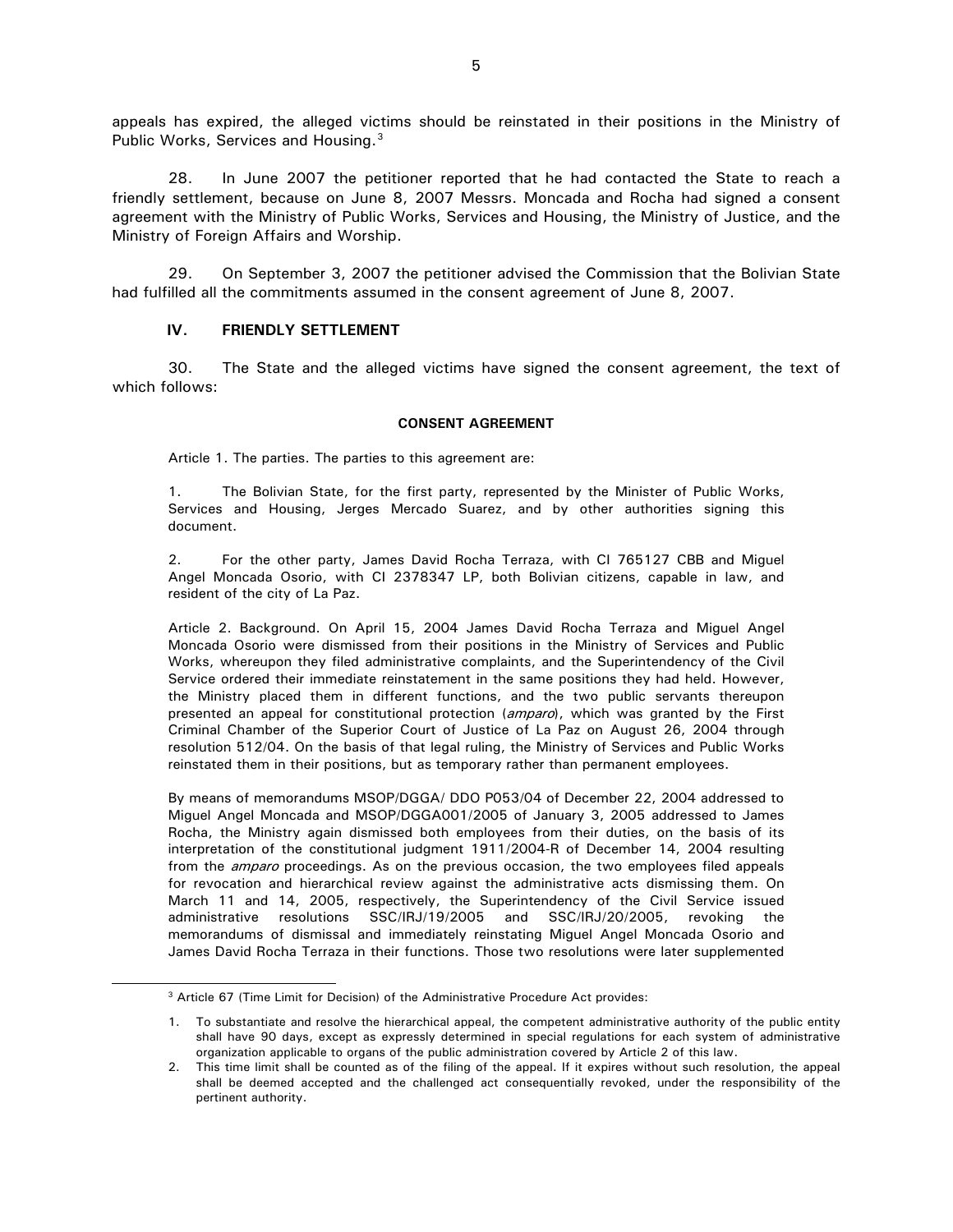by Administrative Resolutions SSC/IRJ/26/2005 of April 8 and SSC/IRJ/27/2005 of April 11, 2005, in which the Superintendency ordered the Ministry to pay to those persons the remuneration accrued to the date of their actual reinstatement. The Ministry of Services and Public Works did not comply with the decisions of the Superintendency.

In the face of this noncompliance, on July 25, 2005 the Ombudsman, representing the two citizens, again filed an appeal for constitutional *amparo*. In that appeal, the Ombudsman asked the court, among other things: to order the immediate reinstatement of Miguel Angel Moncada Osorio and James David Rocha Terraza; payment of accrued sums, retroactive to the date of memorandum MSOP/DGGA001/05 of January 3, 2005, in the case of James David Rocha Terraza, and memorandum MSOP/DGGA053/4 of December 22, 2004, in the case of Miguel Angel Moncada Osorio; payment of sums accrued to the date of their actual reinstatement, retroactive to fiscal year 2004; and payment of the Christmas bonus for fiscal year 2004, plus the benefits stipulated by law.

On July 29, 2005, the Third Civil Chamber of the Superior Court of Justice of La Paz granted the *amparo* appeal through resolution 332/2005. Upon review, on April 12, 2006 the Constitutional Tribunal issued judgment 367/2006-R granting the amparo requested. While the two employees regained positions in the Ministry of Services and Public Works and received their salaries for fiscal year 2005, the ministry did not pay the sums accrued from fiscal year 2004, despite the signing of an Act of Reconciliation of Accrued Remuneration on December 12, 2006 between the two interested parties and the administrative personnel of the Ministry of Services and Public Works.

On November 21, 2006 the two citizens were again dismissed from their positions in the Ministry of Public Works, Services and Housing (the new name of the Ministry, pursuant to Law 3351), by means of memorandums MOPSV DESP O204/2006. On the basis of this new dismissal, citizens Rocha and Moncada launched legal challenges.

In light of the dismissals and the incomplete compliance with the decisions of the Superintendency of the Civil Service and of the Constitutional Court, citizens Rocha and Moncada, working through the Ombudsman, appealed to the Inter-American system of human rights to complain of violation of Articles XIV of the American Declaration on the Rights and Duties of Man and Articles 8, 23 and 25 of the American Convention on Human Rights. On January 30, 2007, the Inter-American Commission on Human Rights transmitted to the Bolivian State the petition recorded as P-269-05 Miguel Angel Moncada and James Rocha versus Bolivia, giving it two months to present its observations. At the same time, as soon as the Ombudsman became aware of the case of Messrs. Rocha and Moncada, that office held a series of discussions with officials of the ministries of public works, services and housing, justice, and foreign relations and worship in an effort to settle the dispute through conciliation. The present consent agreement is the result of those meetings and, when it has been fulfilled in all its points and commitments, it will terminate proceedings initiated before the Inter-American Commission on Human Rights.

Article 3. Commitments of the parties

1. Commitments of the Bolivian State

The Bolivian State commits itself in good faith, and within the time limits indicated, to comply strictly with the following commitments:

a) To pay to James David Rocha Terraza the sum of B. 55,392.12 corresponding to pay accrued for fiscal year 2004 according to the Act of Reconciliation of Accrued Remuneration signed on January 12, 2006 by the interested party and the Ministry of Services and Public Works (today the Ministry of Public Works, Services and Housing). This payment shall be made in three installments, in the months of June, July and August 2007, by the 15th day of each month. From this amount, equivalent to B. 55,392.12, James David Rocha Terraza authorizes the Ministry of Public Works, Services and Housing to withhold the amount of B. 6,750, representing the salary he received between June 16 and July 31, 2005 for services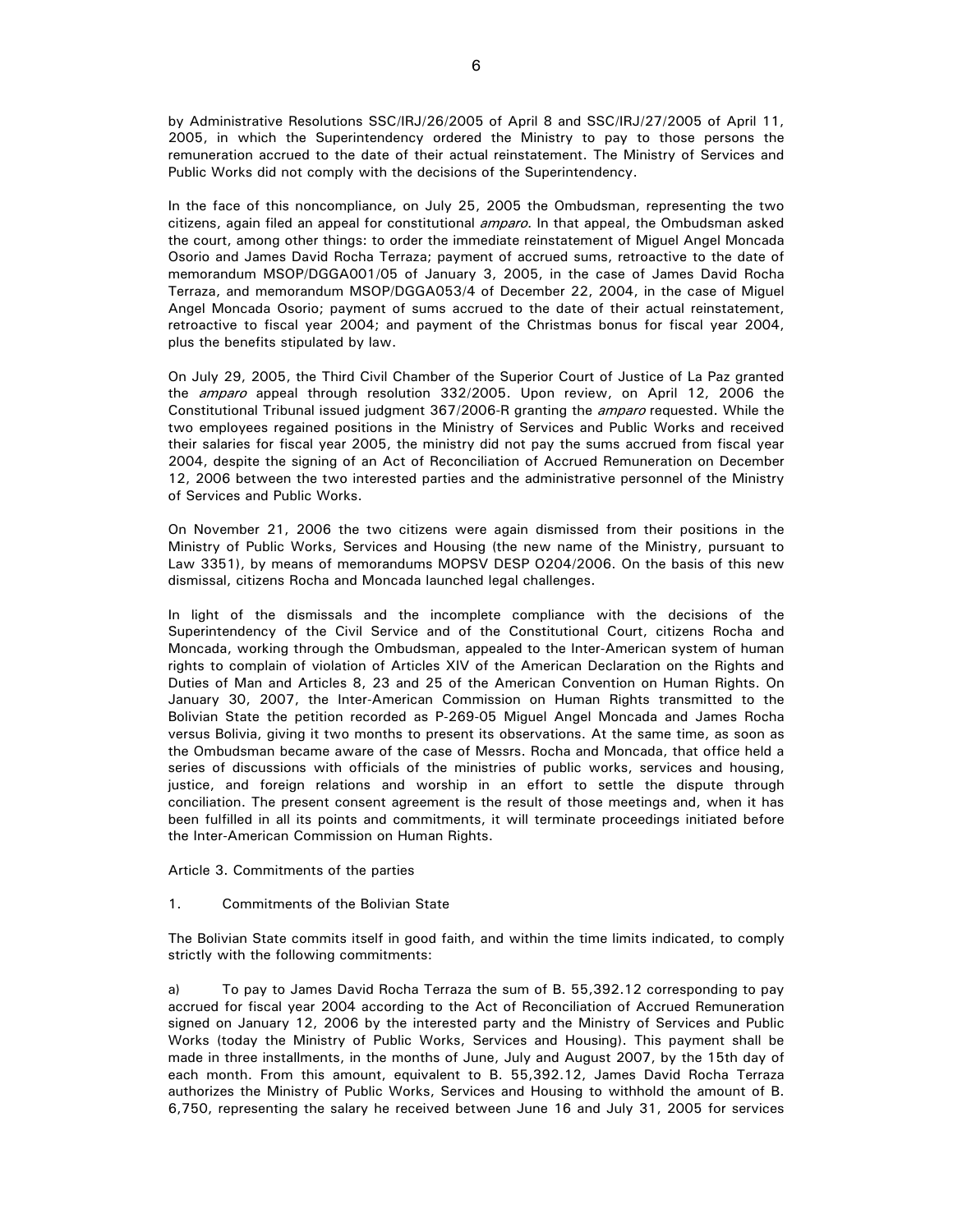provided to the National Fund for Regional Development. That sum of B. 6,750 will be withheld from the third installment, corresponding to the month of August 2007. Subsequently, the Ministry of Public Works, Services and Housing will transfer this amount of B. 6,750 to the National Fund for Regional Development, and will deliver a legalized receipt for that amount to Mr. James David Rocha Terraza and to the Ministry of Foreign Relations and Worship.

b) To pay to Miguel Angel Moncada Osorio the sum of B. 64,761.90 corresponding to pay accrued for fiscal year 2004 according to the Act of Reconciliation of Accrued Remuneration signed on January 12, 2006 by the interested party and the Ministry of Services and Public Works (today the Ministry of Public Works, Services and Housing). This payment shall be made in three installments, in the months of June, July and August 2007, by the 15th day of each month.

c) Upon signature of this consent agreement, the Bolivian State will communicate to the IACHR, through the Ministry of Foreign Relations and Worship, to the effect that petition P-269-05 Miguel Angel Moncada and James Rocha versus Bolivia has entered the friendly settlement procedure governed by Article 41 of the IACHR Rules of Procedure. That communication shall be given within three days after signature of this document.

d) Once the commitments of both parties have been totally fulfilled, the Bolivian State will ask the IACHR, through the Ministry of Foreign Relations and Worship, to issue a Friendly Settlement Report, pursuant to Article 49 of the American Convention on Human Rights, in order to close the processing of petition P-269-05 Miguel Angel Moncada and James Rocha versus Bolivia.

2. Commitments of Miguel Angel Moncada Osorio and James David Rocha Terraza

For their part, Miguel Angel Moncada Osorio and James David Rocha Terraza undertake to comply strictly with the following:

a) To renounce any legal action (administrative, judicial or international) claiming noncompliance with the Administrative Resolutions of the Superintendency of the Civil Service SSC/IRJ/19/2005 of March 11, 2005 and SSC/IRJ/20/2005 of March 14, 2005; SSC/IRJ/26/2005 of April 8 and SSC/IRJ/27/2005 of 11 April 2005; Resolution 332/2005 of the Third Civil Court of the Superior Court of Justice of La Paz, issued on July 29, 2005, and judgment 367/2006-R of the Constitutional Tribunal of April 12, 2006.

b) To renounce any legal action (administrative, judicial or international) complaining of dismissal by the Ministry of Public Works, Services and Housing through administrative acts contained in memorandums MOPSV DSP O204/2006 of November 21, 2006.

c) To renounce any legal action (administrative, judicial or international) to seek reparations for material or immaterial damage linked to sections a) and b) above.

d) Once this consent agreement is signed, to communicate to the IACHR, through the Ombudsman, to the effect that petition P-269-05 Miguel Angel Moncada and James Rocha versus Bolivia has entered the friendly settlement procedure governed by Article 41 of the IACHR Cubs on rules of procedure.

e) Once the commitments of both parties have been totally fulfilled, to ask the IACHR, through the Ministry of Foreign Relations and Worship, to issue a Friendly Settlement Report, pursuant to Article 49 of the American Convention on Human Rights, in order to close the processing of petition P-269-05 Miguel Angel Moncada and James Rocha versus Bolivia.

Article 4. Noncompliance with the commitments agreed. The commitments contained in this consent agreement must be effectively fulfilled within the time limit stipulated for each of them. Noncompliance with one, several or all of these commitments shall be grounds for terminating the friendly settlement procedure before the Inter-American Commission on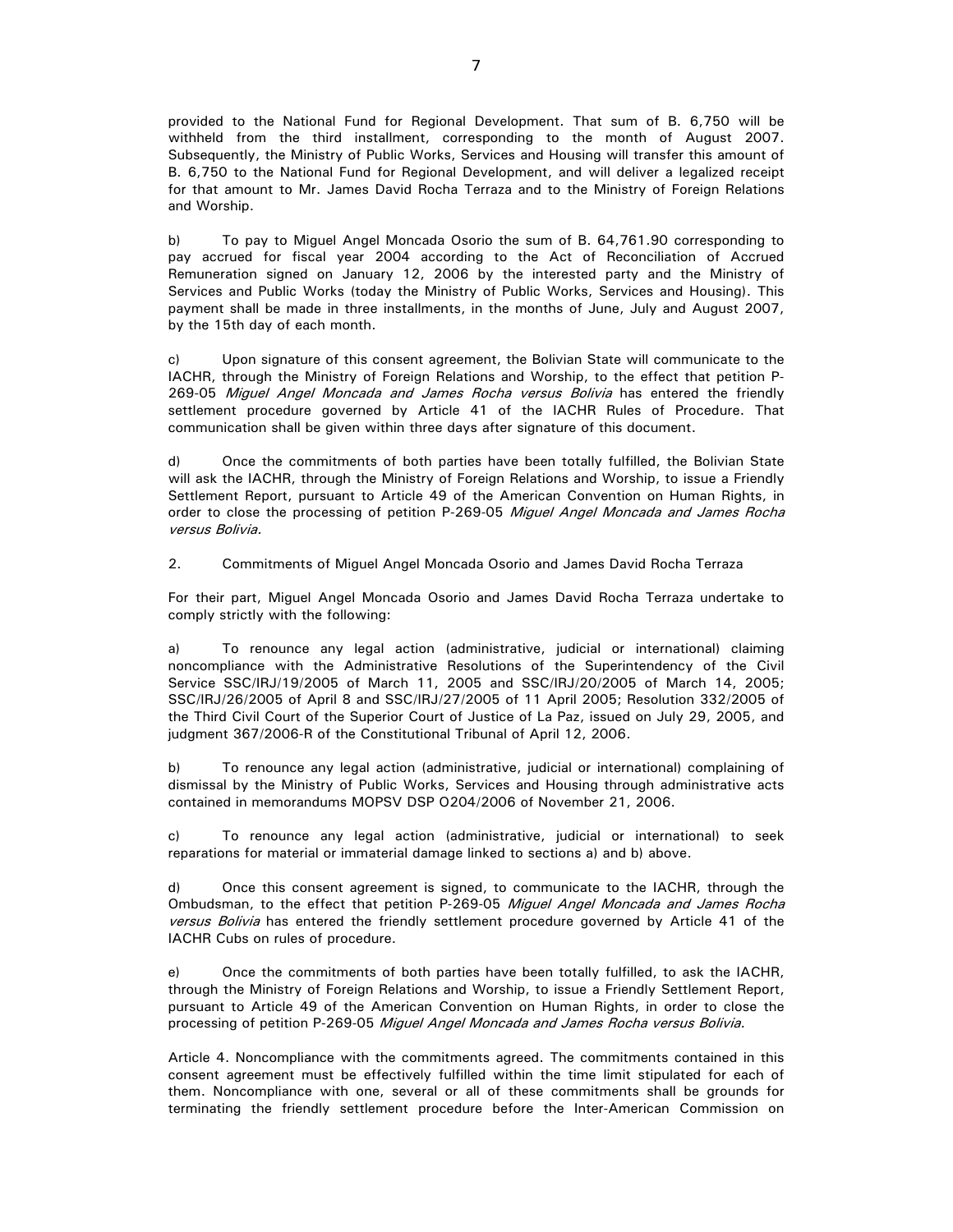Human Rights, and both the State, as one party, and Miguel Angel Moncada Osorio and James David Rocha Terraza, through the Ombudsman, as the other party, must immediately inform the Commission that they renounce friendly settlement, which will empower the IACHR to proceed with its processing of the case, to issue the corresponding reports and, if necessary, to submit the matter subsequently to the Inter-American Court of Human Rights.

Article 5. Compliance in good faith and acceptance. The parties freely accept the points agreed and undertake to comply strictly with them in good faith, in witness whereof they affix their signatures to the five copies of this document, which are of equal validity, in the city of La Paz, on this eighth day of June, 2007.

## **V. DETERMINATION OF COMPATIBILITY AND COMPLIANCE**

31. By means of a letter received at the IACHR on December 3, 2007, the Ombudsman of Bolivia advised that the Bolivian State has fulfilled the commitments assumed in the consent agreement signed between the parties, and he attached a copy of the alleged victims' statement of concurrence. Consequently, the petitioner requested the Commission to issue a friendly settlement report pursuant to Article 41(5) of its Rules of Procedure and Article 49 of the American Convention. For its part, the State sent to the IACHR a signed copy of the Consent Agreement.

32. The IACHR again notes that pursuant to Articles 48(1)(f) and 49 of the American Convention, the aim of this procedure is "reaching a friendly settlement of the matter on the basis of respect for the human rights recognized in this Convention." Accepting this procedure demonstrates the State's good faith in pursuit of the American Convention's purposes and goals under the principle of *pacta sunt servanda*, whereby states are required to comply in good faith with the treaty obligations they assume. It also again points out that the friendly settlement procedure provided for in the American Convention allows individual cases to be concluded in a noncontentious fashion and that in cases from several different countries, it has served as an important dispute settlement vehicle that is available to either party.

33. The Commission greatly appreciates the efforts of both parties in reaching this settlement, which is compatible with the object and purpose of the American Convention, and considers that, on the basis of the communications presented by the parties, the commitments in the agreement have been fulfilled.

# **VI. CONCLUSIONS**

34. On the basis of the preceding considerations, and in light of the procedure stipulated in Articles 48(1)(f) and 49 of the American Convention, the Commission wishes to reiterate its profound appreciation of the efforts made by the parties, and its satisfaction at reaching a friendly settlement in this case, based on the object and purpose of the American Convention.

35. By virtue of the considerations and conclusions set out in this report,

# **THE INTER-AMERICAN COMMISSION ON HUMAN RIGHTS**

## **DECIDES:**

- 1. To approve the terms of the friendly settlement agreement signed by the parties.
- 2. To declare the friendly settlement fulfilled.

3. To publish this report and include it in its Annual Report to the OAS General Assembly.